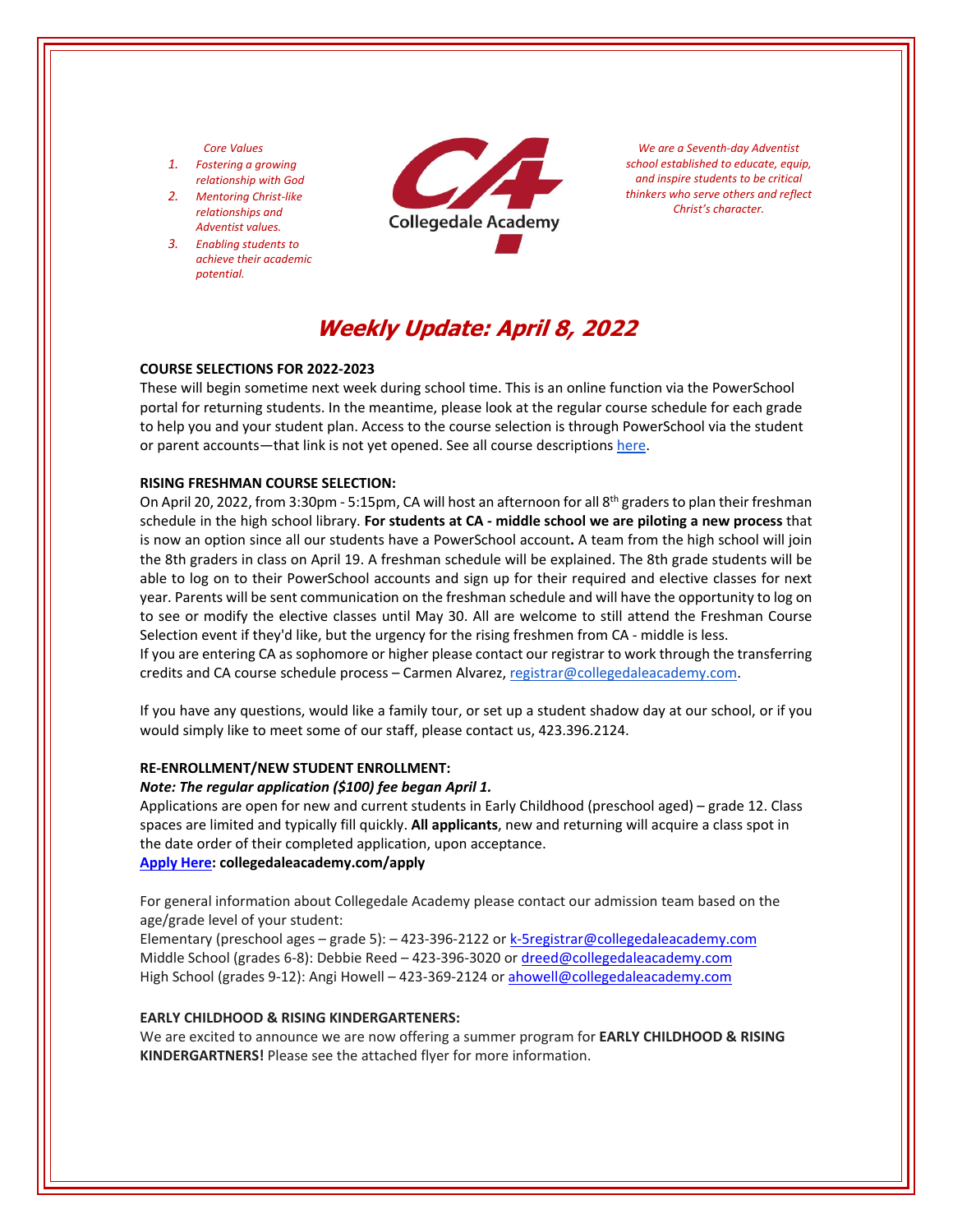### **SUMMER SCHOOL @CA 2022**

Algebra I will be taught this summer by Mr. Sinigaglio. May 25‐July 1, 8:00am to 12:10pm each weekday excluding Memorial Day. Cost is \$615.00. A non-refundable deposit of \$200 is due by May 11, 2022. Each student interested in taking this class must have a teacher recommendation sent to Mr. Sinigaglio. Recommendations should come from the current eighth grade math teacher and can be emailed or phoned in ‐ bsinigaglio@collegedaleacademy.com or 303.915.1515. Please note this is an accelerated class primarily intended for rising freshmen.

## **MATH PATHWAYS—ACCELERATING IN MATH**

Do you foresee your student needing AP Calculus for his/her desired college degree/career? If so, these are the Pathways to take AP Calculus at Collegedale Academy:

1) Take Algebra I in middle school (8th grade).

2) With teacher recommendations, take Algebra II after Algebra I and Geometry during summer school at CA. See "Summer School @CA" item above.

3) Take an online math during the summer via Edgenuity/CA's Alliance program. Students must have proof of completion (transcripts) of online courses taken before beginning the next level course. Teacher recommendations required along with CA Leadership Team approval.

PREREQUISITES: Pre‐Calculus and AP Statistics require a math score of 19 on the ACT, B grades the previous two semesters in Algebra II and teacher recommendation. AP Calculus requires B grades the previous two semesters in Pre‐Calculus. Sophomores ready for Pre‐Calculus must meet all requirements except the ACT score.

Since Tennessee State Board of Education requires students to take a math course every year during their four years in high school, this pathway to Calculus will mandate the student to take Pre‐calculus, even if plans to take Calculus are replaced with Statistics. *The Math Department generally does not encourage students to accelerate more than once.* 

### **CA SOCCER CAMP:**

We are excited to offer the summer soccer camp again this year! The camp will be June 20‐24 and is for boys and girls who will be in 6th‐12 grade next year. Early registration is the month of April (\$175). Then May 1-June 10 the regular registration price is \$200 for the week. We are offering a sibling discount which is \$25 per child. Please see the attached poster for more information. There are limited spots so if you'd like to register, please [complete](https://docs.google.com/forms/d/e/1FAIpQLSd7F9MiyyKrREO9wjKqHyqIU2PvgvAk4mvqSDD298h4UqnFjA/viewform) this form as soon as possible to secure a spot. We will let you know if you are on the waiting list.

#### **CALENDAR FOR 2022‐2023:**

| Jul. 28        | Registration 1-6pm HS, 3-6pm Elementary & Middle |
|----------------|--------------------------------------------------|
| Aug. 4         | First Day of School                              |
| Sept. 5        | No School - Labor Day                            |
| Oct. 10-14     | <b>Fall Break</b>                                |
| Nov. 21-25     | <b>Thanksgiving Break</b>                        |
| Dec. 22-Jan. 6 | Christmas Break                                  |
| Jan. 16        | No School - MLK Jr. Day                          |
| Feb. 20        | No School - President's Day                      |
| Mar. 13-17     | Spring Break                                     |
| Apr. 7-10      | No School - Easter Break                         |
| May 19         | Last Day of School                               |
| May 19-21      | <b>High School Graduation</b>                    |
|                |                                                  |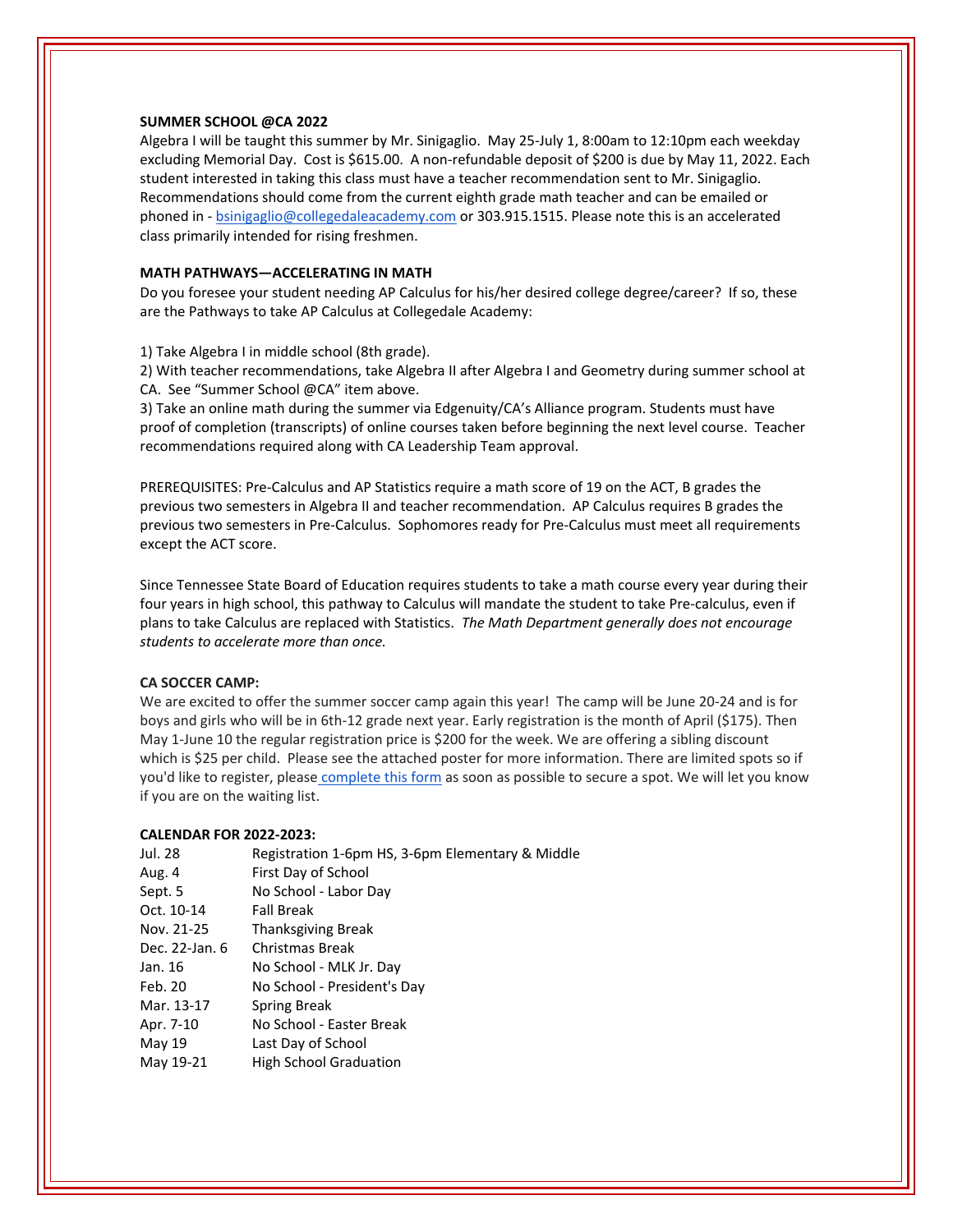## **INCLEMENT WEATHER**

If school will not convene because of inclement weather, an announcement will be made on local TV channels affiliates of NBC, ABC, CBS, and our website, www.collegedaleacademy.com. In addition to the PowerAnnouncement emails/robo‐calls and texts. Collegedale Academy DOES NOT AUTOMATICALLY follow Hamilton County school closings or delays. If C.A. is involved in an emergency (such as a tornado warning), students will be held in assigned locations until the warning expires.

*Parents always have the discretion to keep students at home if they believe weather conditions are too hazardous. Please contact C.A. to excuse your student's absence that day.*

#### **LUNCH MENU:**

- Mondays/Freshmen: Chick Patty & Grillers
- Tuesdays/Juniors: Haystacks
- Wednesdays/Sophomores: Special K Loaf
- Thursdays/Seniors: Baked Ziti
- Fridays/CA Organizations: Pizza by the slice or box, Students wanting to reserve a lunch for the day. Please Mr. Baldwin to pick up a ticket.

### **JOIN THE CA (HIGH) PRAYING PARENTS**

Our community believes in the power of prayer and specifically takes time out each week to collectively pray for the students at Collegedale Academy. All parents are encouraged to come and pray for the high school students each week on Thursdays starting at 8am. Currently the group is meeting in the Fifties Diner. For more information, please contact the group's volunteer leader Ingrid Moon ‐ 719‐480‐2146.

#### **POWERSCHOOL—**see your student's grades/attendance any time!

https://ca-[net.powerschool.com](https://ca-net.powerschool.com/public/) is the url for the PowerSchool log in. Parents, please remember to use your PowerSchool login and password connecting your student(s) to your account with your parent access codes for each student. Parents may change their usernames/passwords. Under email notifications, you select how often you wish to receive email

notifications and how detailed the grade and attendance reports will be.

**MOBILE APP:** if grades are not showing, try uninstalling and re‐installing the app on your phone. The district code is WXBH. Don't yet have the mobile app? Go to your app store and look for PowerSchool Mobile with this logo. Make sure to get the dark background.



#### *HELPFUL LINKS: many are found under "Forms & Information" in the high school section.*

- 1. Bell Schedule Click [Here](https://www.collegedaleacademy.com/wp-content/uploads/2018/08/Bell-Schedule.pdf)
- **2.** Faculty Contact List: names, numbers, emails, what they teach/do. [Click](https://www.collegedaleacademy.com/wp-content/uploads/2021/08/faculty-only-2021-2022.pdf) here
- **3.** 2021-2022 calendar, go to [collegedaleacademy.com](https://www.collegedaleacademy.com/calendars/)
- **4.** The Student Handbook is located at collegedaleacademy.com
- **5.** The *Echolier*: [caecholier.com](https://caecholier.com/)
- **6.** CA Library: CA HS [library](https://southernuniongcc.mlasolutions.com/m5/catalog/(S(d1snx2nmpnoxelg0u01sbuxl))/default.aspx?installation=CDA) site
- **7.** Academic Excellence Policy: Click [Here](https://www.collegedaleacademy.com/wp-content/uploads/2018/08/Academic-Excellence-Policy.pdf)
- **8.** ACT test dates: Practice for the ACT via CA Library site. Test is offered Sept., Dec., and April each year. Link: Click [Here](https://www.act.org/)
- **9.** College Admissions and HOPE Scholarship requirements click [here](https://www.collegedaleacademy.com/wp-content/uploads/2019/08/TSAC-Scholarship-Info.pdf)
- 10. Hope Scholarship (TSAC) Link: Click [here](https://www.tn.gov/collegepays/money-for-college/tn-education-lottery-programs/tennessee-hope-scholarship.html)
- **11.** TNPromise (TSAC) Link: Click [Here](https://www.tn.gov/tnpromise.html)
- 12. Pre-Arranged Absence Form click [here](https://www.collegedaleacademy.com/wp-content/uploads/2016/11/Class-Absence-Request-Form-May-2017.pdf)
- **13.** Rescheduling Exams: please refer to page 30 of the Student Handbook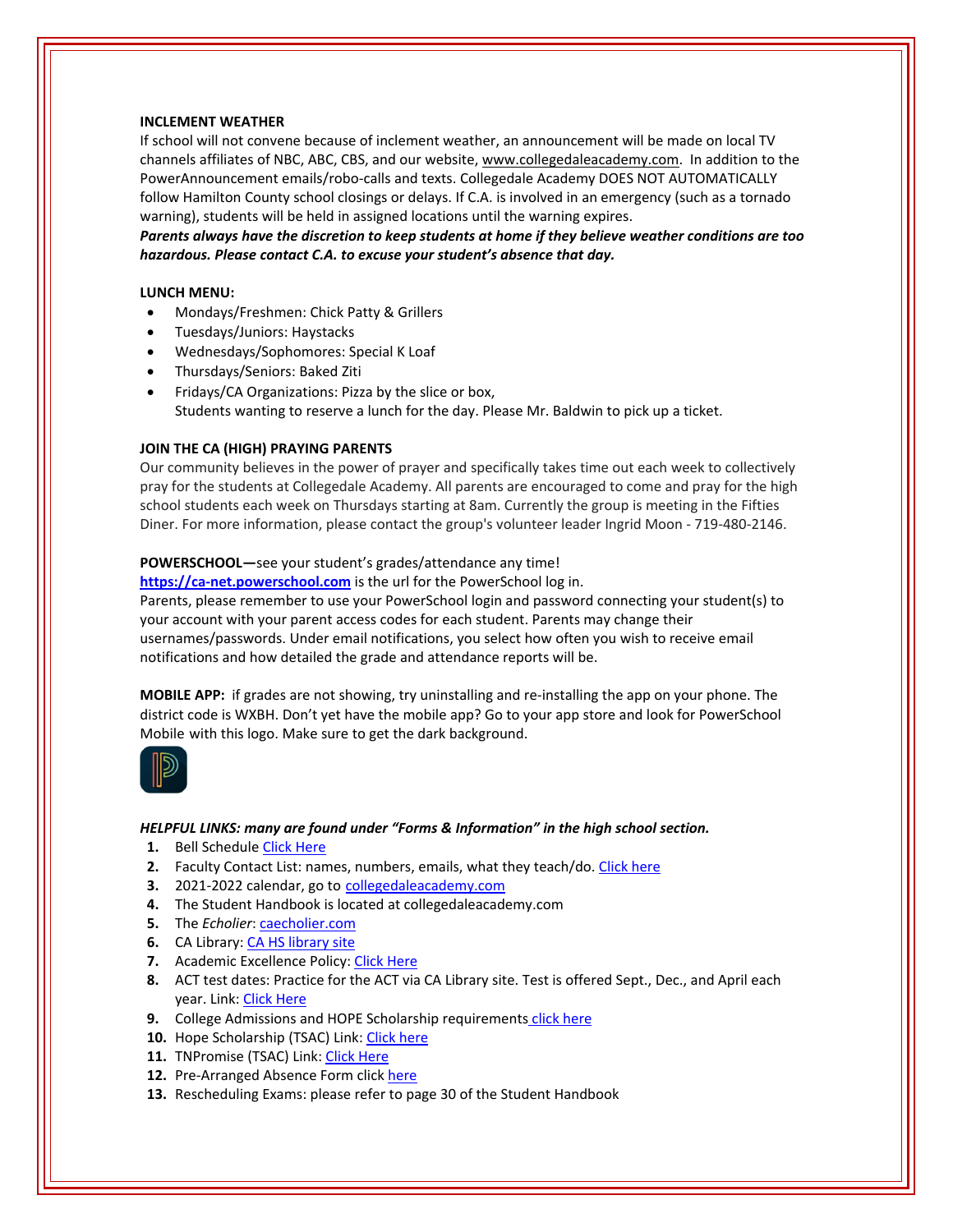**14.** Community Service (suspended until further notice)

- **15.** Leadership Team Petition Form: for organizational and individual requests [here](https://www.collegedaleacademy.com/wp-content/uploads/2019/08/Leadership-Petition-SSch.pdf)
- **16.** Transcript Release: send a C.A. transcript to another location. Click [here](https://collegedaleacademy.wufoo.com/forms/q1bmc4gg10gftjs/)
- **17.** Field Trip/Activity Permission Form. Click [here](https://www.collegedaleacademy.com/wp-content/uploads/2018/08/Field-Trip-form.pdf)
- **18.** New Drivers: please see the Student Handbook for attendance paperwork required for Learners' Permits.
- 19. Student Accident Insurance Policy click [here.](https://adventistrisk.org/en-us/insurance/nad/k-12-student-accident)

**UPCOMING ACTIVITIES** Apr. 8‐9, Alumni Weekend Apr. 8, Choir/Orchestra Rehearsal Apr. 8, Concert & Wind Band @Alumni Vespers Apr. 9, Full Orchestra & Choir @ Alumni Service Apr. 10‐15, Senior Trip Apr. 14, PSAT Apr. 15, Good Friday – **NO SCHOOL** Apr. 18, Easter Celebration – **NO SCHOOL** Apr. 19, Soccer vs. Silverdale Apr. 19, Tennis @Silverdale Apr. 20, Freshmen Course Selection Apr. 20‐24, Concert & Wind Band Tour Apr. 21, Track & Field Meet @Red Bank Apr. 25‐29, MAP Testing Apr. 26, Soccer @Notre Dame Apr. 26, Tennis @St. Andrews Apr. 27, Percussion Ensemble Concert @7:00pm Apr. 28, Soccer vs. Patriots Apr. 28, SA Primary Election Apr. 28, Tennis vs Boyd Apr. 29, SA Skip Day Apr. 29, Freshmen Vespers Apr. 30, Class Flag Football Apr. 30, Regional Soccer Boys May 1, Concert & Wind Band Spring Concert May 2, Data Day – **NO SCHOOL** May 2‐3, Tennis Individual District Tournament May 3, Regional Soccer Boys May 5, SA General Election May 5‐6, Individual Regional Tennis May 5, Track & Field Meet @Howard May 6, Soccer Banquet May 6, YIELD Vespers May 7, Opus @Su Casa Chattanooga May 7, Regional Soccer Boys May 7, Final Concert @CA Auditorium @8:00pm May 8, Junior/Senior Banquet May 8, Freshmen Party May 9, Team Regionals Tennis Girls May 10, Regional Soccer Boys May 10, Regional Track & Field Events May 10, Team Regionals Tennis Boys May 12, Orchestra Spring Concert @6pm May 12, Regional Track & Field Events